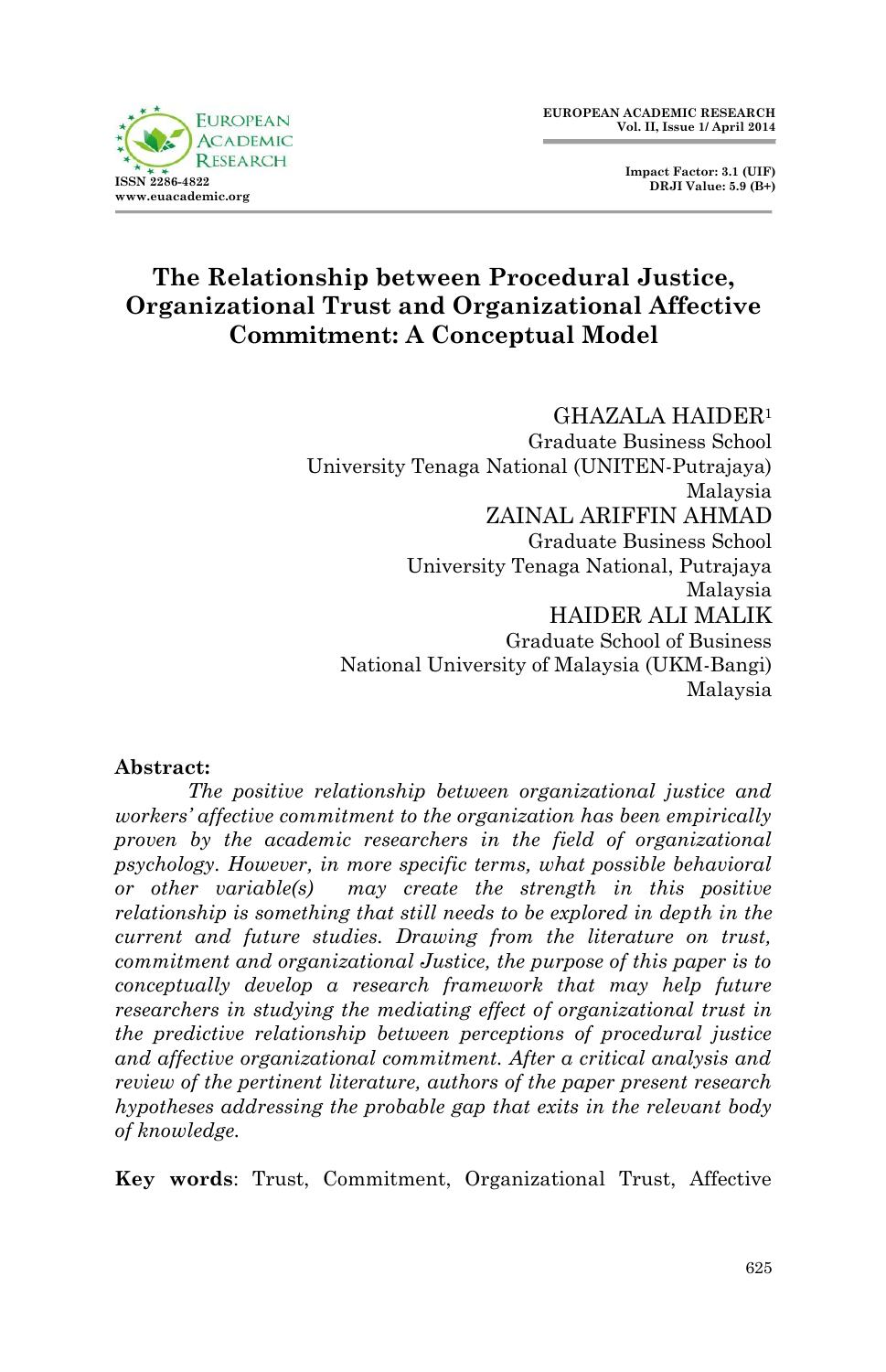commitment, Organizational Justice, Procedural Justice, Work outcomes, Work behaviors, Work attitudes, Organizational Behavior

## **Introduction**

### **Organizational Justice**

The performance of a business is usually related to the commitment of its workers to the collective values of the business and organization. Among the factors likely to improve organizational work outcomes, like commitment, the perception of justice is clearly one of the values to which employees respond most sensitively. Organizational justice research in the workplace has emphasized three aspects: distributive justice (DJ), procedural justice (PJ) and recently interactional justice (IJ). Distributive justice seeks to explain how individuals react to the amount and form of compensation they receive. Procedural justice, on the other hand, examines the reactions of individuals to the procedures used to determine compensation, and interactional justice analyses how workers perceive the treatment, interpersonal behavior and communication of coworkers and supervisors (Colquitt, Conlon, Wesson, Porter and Ng, 2001). Organizational commitment or organizational affective commitment  $(OC)^2$ , in general, has been known to be positively affected by the employees' perception of fairness in the organization (Cohen-Charash and Spector 2001: Colquitt et al. 2001; Masterson, Lewis, Goldman and Taylor 2000). However, in particular, the construct of procedural justice has been empirically proven to be one of the most significant predictor of the behavioral and attitudinal reactions such as organizational commitment and job satisfaction (Cohen-Charash and Spector 2001: Colquitt et al. 2001; Folger and

**.** 

<sup>1</sup> Corresponding author: ghazalahaider1@yahoo.com

<sup>2</sup> In this study we have used the terminologies Organizational commitment and Organizational affective commitment alternatively. Please see relevant section for definition**.**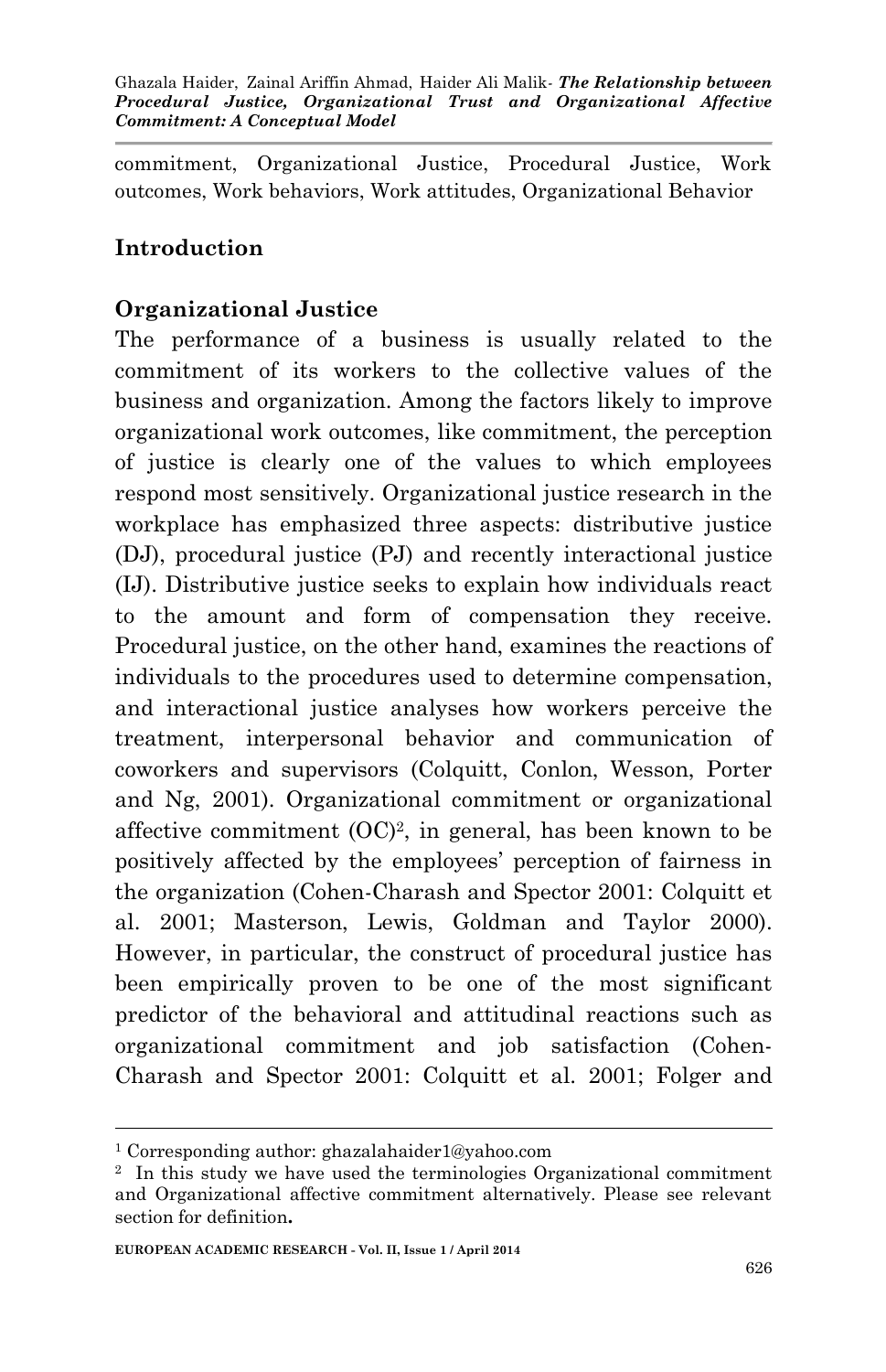Konovsky 1989; Masterson et al. 2000; Skarlicki and Folger 1997; Viswesvaran and Ones 2002).

## **Organizational Trust and Commitment**

Rousseau, Sitkin, Burt and Camerer (1998, 395) proposed the following cross discipline conceptual definition of trust: "*a psychological state comprising the intention to accept vulnerability based upon positive expectations of the intentions or behavior of another".* From organizational trust (OT) perspective it can be defined as the workers' belief that organizations are straightforward in their dealings with workers and follow through their commitments and that the organization's actions will prove beneficial for the workers (Laschinger, Finegan and Shamian 2001; Tan and Tan 2000). However, Tan and Lim (2009, 46) gave a more accurate definition for organizational trust *as "employee's willingness to be vulnerable to the actions of the organization, whose behavior and action he or she cannot control."*

Organizational researchers agree that the construct of trust in general and organizational trust in particular are highly beneficial phenomena that make organizations effective in their working by bringing benefits such as better employee relationships, organizational commitment, cooperation, information sharing, positive attitude, organizational citizenship behavior, conscientiousness and better job performance etc to the organization (Chen, Ayree and Lee 2005; Dirks and Ferrin 2001; (Laschinger et al. 2001; Mayer, Davis and Schoorman 1995; Rousseau et al. 1998; Tan and Tan 2000; Tan and Lim 2009).

Researchers have investigated and concluded that there exists a significant positive relationship between organizational trust and affective commitment (Laschinger et al. 2001; Tan and Tan 2000; Tan and Lim 2009). The reason for this relationship is obviously that the higher the trust in the organization systems and work process, the better the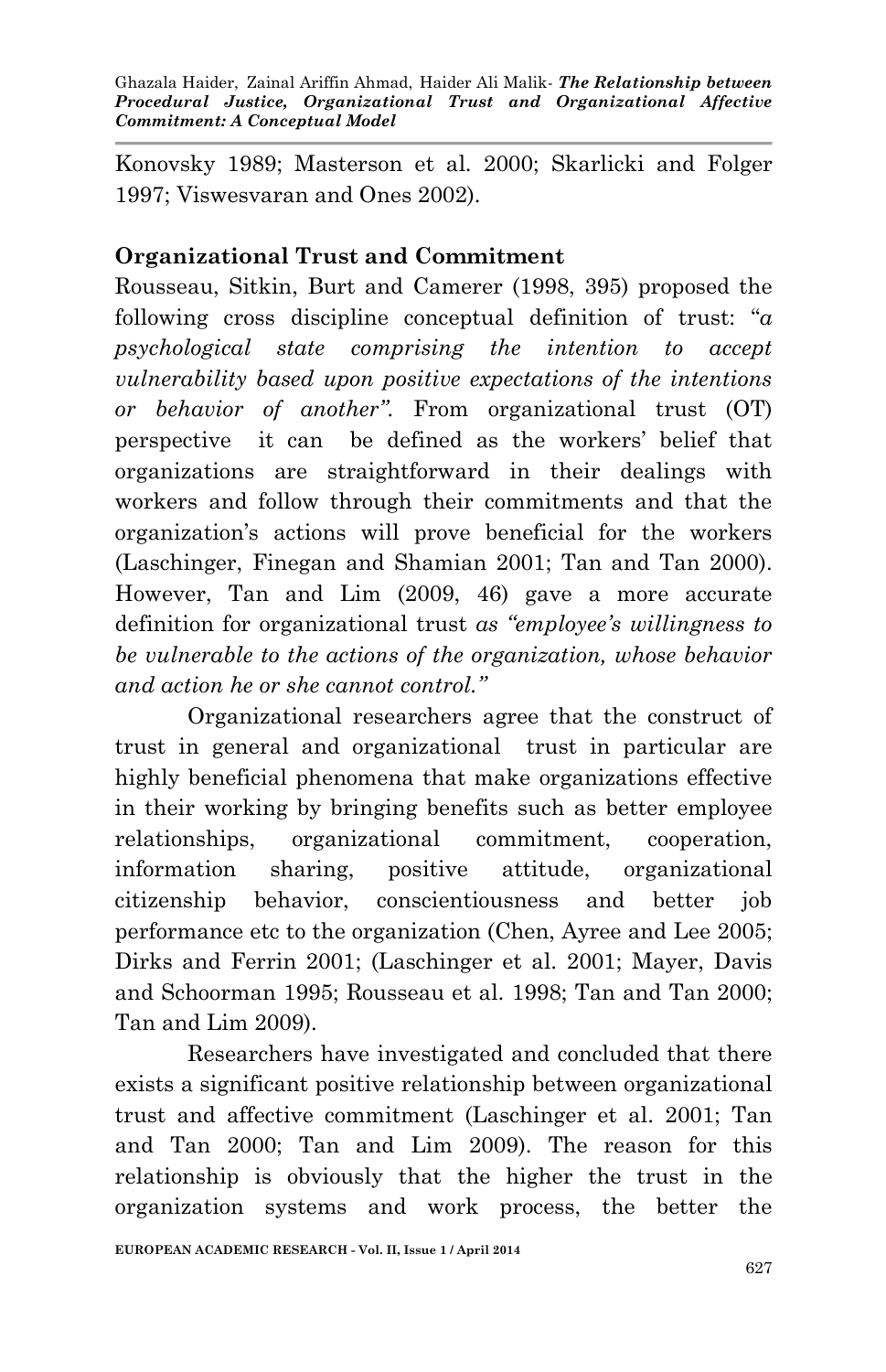perception and sense of belongingness and reciprocity among workers and that will eventually create stronger affiliation and affection for the work group, colleagues and organization, which will lead to a more committed attitude among workers towards organizational responsibilities and duties.

### **Motivation and Scope of the Current study**

As stated earlier, the predictive effect of PJ on OC has been established beyond doubt in several studies. However, by looking closer into the current literature we will notice that one of the possible mechanisms and underlying transfer phenomena of organizational trust through which the benefits of having PJ in organizations effects the OC level of employees has not been thoroughly investigated. There are studies showing that PJ affects OC through perceived organizational support (POS) (Masterson, et al, 2000); PJ effect on OC without any mediator (Folger and Konovsky 1989); PJ effect OCB through Trust (Konovsky and Pugh (1994) as cited in Dirks and Ferrin 2001); leader behavior and OCB through trust (Pillai et al. (1999) as cited in Dirks and Ferrin 2001); leader behavior and commitment through trust (Pillai et al. (1999) as cited in Dirks and Ferrin 2001)

Over 43 studies that used mediation or main effect model were evaluated by Dirks and Ferrin (2001) and, none of the studies has been found to be done on what we propose in this study. We want to investigate the organizational trust as a mediator through which employees' perception of procedural fairness affects commitment attitude toward organization. In short, the main objective of this study is to understand how positive relationship between PJ and OC is mediated by OT. This may constitute a minor contribution to the existing literature on the topic.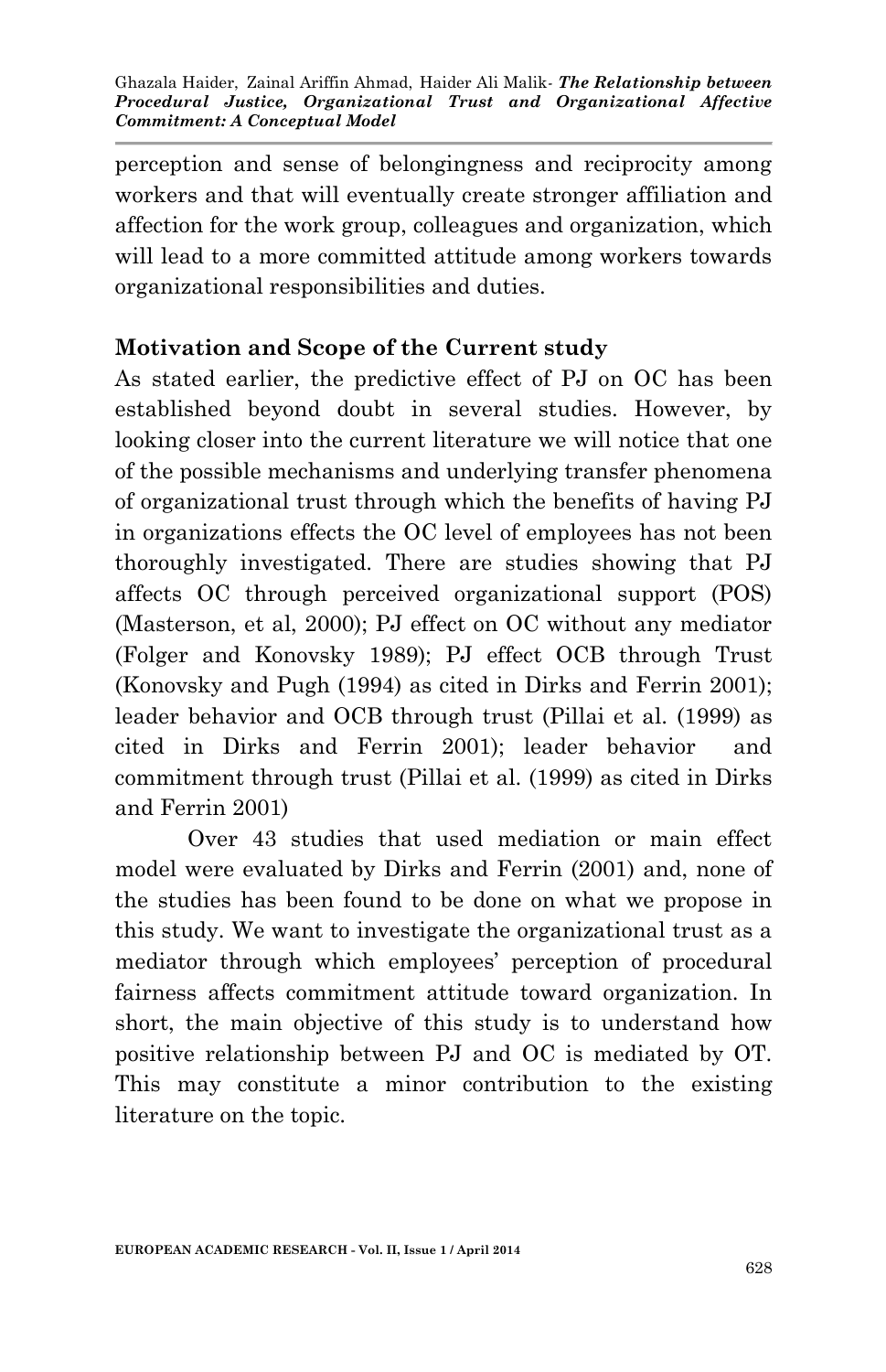### **Literature Review and Hypotheses**

**Procedural Justice and Affective commitment (PJ→OC)** Procedural justice may be defined as the fairness of the processes/procedures in an organization by which outcomes are determined (Cohen-Charash and Spector 2001; Colquitt et al. 2001; Folger and Konovsky 1989). The fairness is perceived to occur when there exist certain organization-wide norms that are followed while implementing and designing the procedures of outcome distribution. Leventhal (1980) as cited in many studies including Cohen-Charash and Spector (2001); Colquitt et al. (2001); Folger and Konovsky (1989); Masterson et al. (2000) presented six essential rules to be followed in order to make the procedures fair for everyone in the organization. The six rules are: consistency, bias, accuracy, correctability, representativeness, and compatibility with prevailing moral and ethical standards. These six rules imply that procedures are applied consistently with people, are free of vested interests, accurate information is collected and used in the decisions, mechanism to correct flawed decisions are available, opinions of those affected are considered, and the prevailing moral standards are satisfied. When organizations follow and implement these rules across their organizational procedures then employee's perception of fairness increases thereby increasing their affective commitment towards the organization. In short, the six rules focus on procedural justice and outcomes associated with it (Cohen-Charash and Spector 2001; Colquitt et al. 2001; Folger and Konovsky 1989; Masterson et al. 2000).

Procedural justice effects occur because individuals feel that control and/or fairness in organizational processes increases the chances of securing a fairer outcome. The perception of fairer processes make employees believe in the fairness of the organization in treating them thereby increasing their affective/emotional and cognitive commitments toward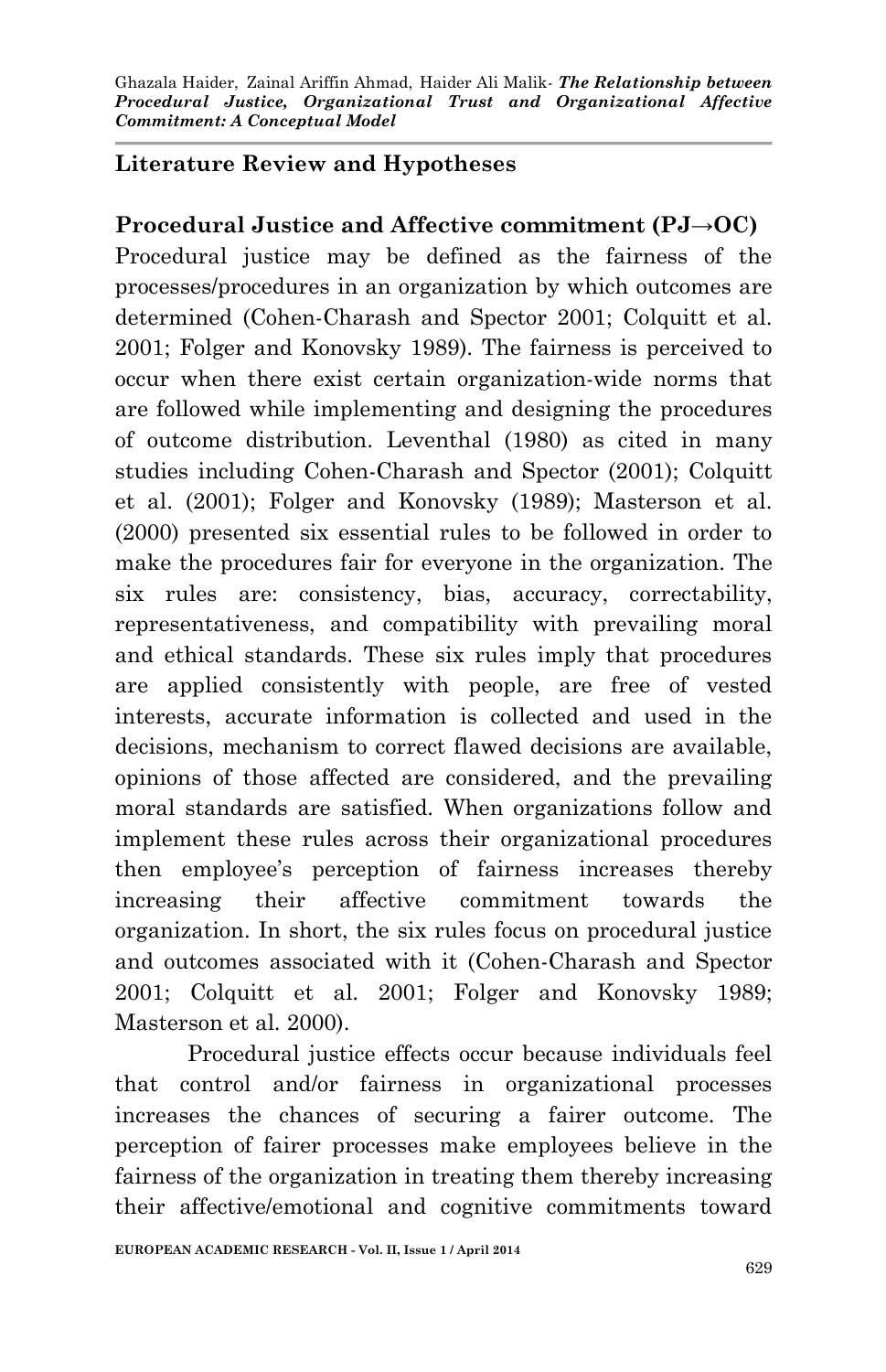their work groups, departments and supervisors and eventually towards overall organization. Organizational commitment is generally measured by affective commitment. Affective commitment refers to the employee's emotional attachment to, identification with, and involvement in the organization (Allen and Mayer 1990).

The positive relationship between PJ and Affective commitment has been established in previous studies. From the discussion above and in the beginning of the study, we hypothesize H1:

*H1: Employee's perception of procedural justice will be positively related to the affective commitment.*

## **Procedural Justice and Organizational Trust (PJ→OT)**

In previous empirical studies, PJ has been found to be positively related to OT. According to Folger and Konovsky (1989), in order to increase organizational trust among employees, the procedural justice should be taken into account. This will eventually increase commitment to the organization. Konovsky and Pugh (1994) believe that procedural justice is a source of trust because it shows respect for the workers and valuable relationship; it also indicates the organization's leader's and management's tendency to be fair with workers. They emphasize on having fair procedures to improve the trust among employees. Dirk and Ferrin (2002) found out that the higher level of PJ, this may increase trust among organizational employees. Cohen-Charash and Spector (2001) in their meta-analysis found out that employees perceive that organizations can be trusted when organizations act fairly as a rule. Colquitt et al. (2001) also found out the positive relationship between PJ and OT.

We will define OT as an "employee's willingness to be vulnerable to the actions of the organization, whose behavior and action he or she cannot control" (Tan and Lim 2009, 46).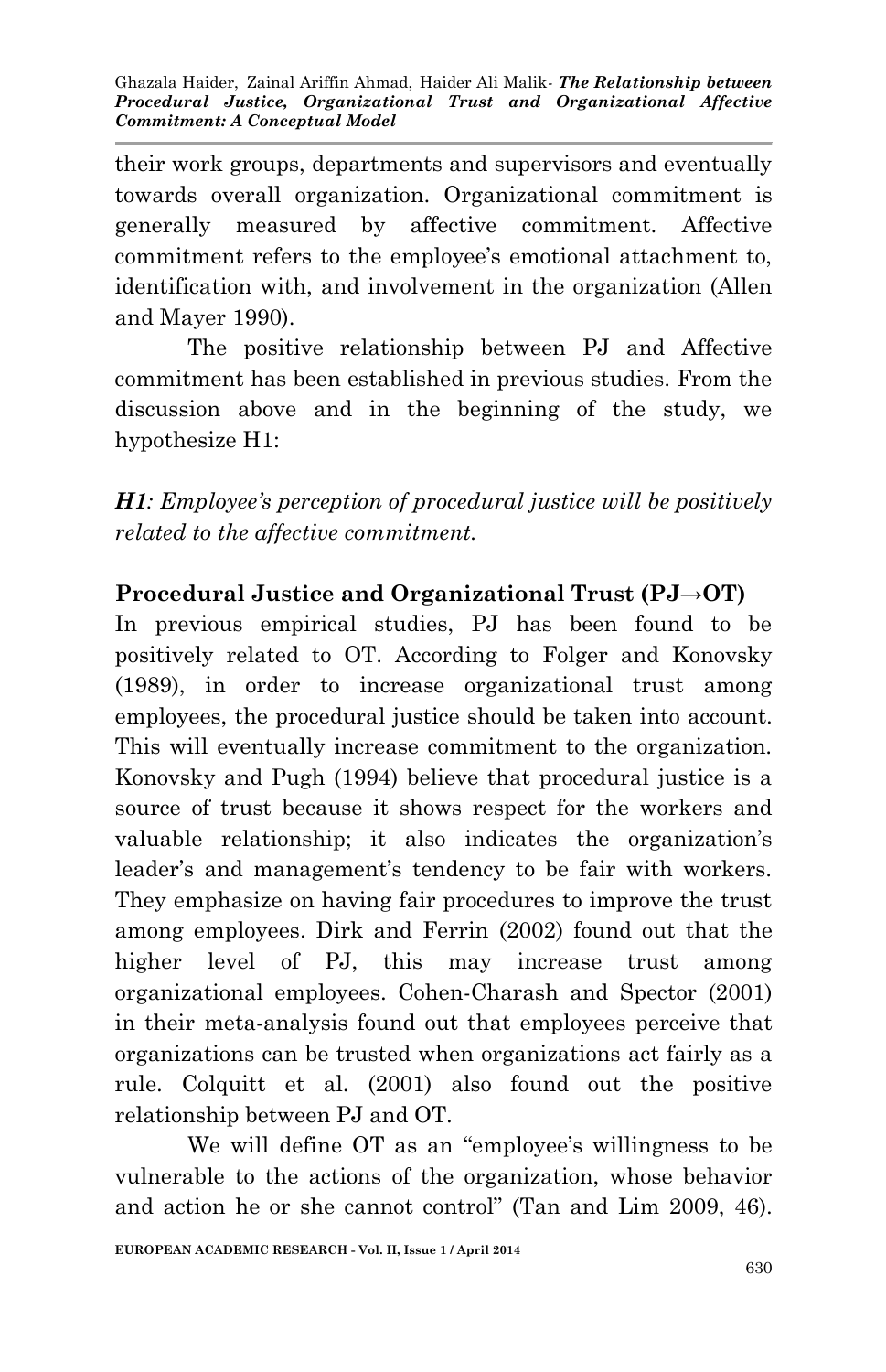Ghazala Haider, Zainal Ariffin Ahmad, Haider Ali Malik*- The Relationship between Procedural Justice, Organizational Trust and Organizational Affective Commitment: A Conceptual Model*

We will hypothesis the relation between PJ and OT as: *H2: There will be a positive relationship between PJ and OT.*

## **Organizational Trust and OC (OT→OC**)

There is a wide body of research on organizational commitment, and much of the research has been reported on affective organizational commitment (Mathieu and Zajac 1990). In general, organizational commitment means the attachment of employees' to their organization. In particular, affective organizational commitment is defined as an individual's emotional attachment, identification with, and involvement in a particular organization (Allen and Meyer 1990). Employees having strong affective commitment work in their respective organizations because they like to work there and are emotionally attached to their organizations. In organizational theory and research, attempts to predict the behavior of individual workers in organizations have focused on organizational commitment as a crucial behavioral factor and outcome (Allen and Meyer 1990; Mathieu and Zajac 1990)

Previous studies have concluded that there is a significant positive relationship between organization trust and organizational affective commitment. (Laschinger et al. 2001; Tan and Tan 2000; Tan and Lim 2009) One of the reasons lies in our understanding of the concept of reciprocity from social exchange theory. When employees have higher trust because of better and expected procedures, systems and management practices of their organization, then they tend to reciprocate it by having to commit more towards their work responsibility in particular and organizations in general. Having said this we would like to hypothesize that:

#### *H3: There will be a positive relationship between OT and OC.*

# **Organizational Trust as a mediator between PJ and OC**

There is overwhelming evidence from the literature on trust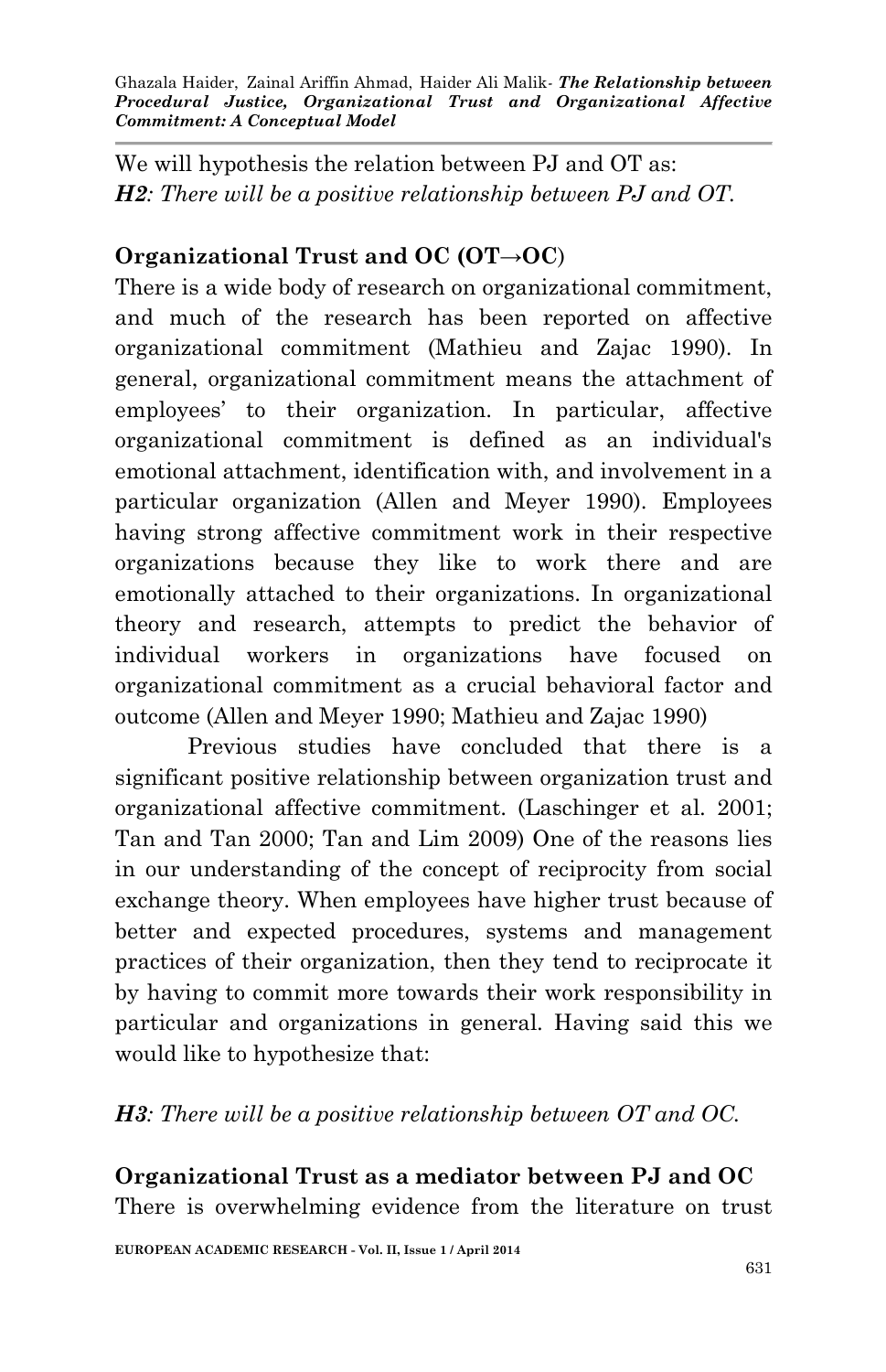being used as a mediator in organizational research (Dirks and Ferrin 2001). Especially, researchers have proven that trust is an important transfer mechanism between justice and behavioral, cognitive and attitudinal outcomes at an individual and organization level (Dirks and Ferrin 2001; Folger and Konovsky 1989; Konovsky and Pugh 1994).

Despite all this evidence we still need to find a rationale to justify why trust should mediate between procedural justice and affective commitment. For this purpose we have to borrow and integrate concepts from justice and social exchange theory.

Procedural justice has been defined earlier as feelings of fairness regarding the procedures used in an organization. By following the Leventhal's (1980) [as cited in Cohen-Charash and Spector 2001: Colquitt et al. 2001; Folger and Konovsky 1989; Masterson et al. 2000] six rules across organizational procedures like determining promotions, terminations, performance ratings, bonuses, or anything else of value that the organization provides, organizations tend to reduce the element of risk and variation in procedures thus creating a sense of fairness among employees. Less variation and more consistency in organizational procedures and systems signal employees that the procedures being followed are fair to them, standardized, equal for all and predictable. This reduces the perception of risk inherent in developing a reciprocal trust based relationship as mentioned in trust literature. Mayer et al. (1995) explains that individuals' beliefs about another's ability, benevolence and integrity, lead to willingness to risk, which in turn leads to risktaking in a relationship, as manifested in a variety of behaviors. A higher level of trust in a work colleague increases the probability that one will take a risk with a partner. Risk-taking behavior, in turn, is expected to lead to positive outcomes (e.g., individual performance and from organizational perspective increased commitment.). The concept of reciprocity comes from social exchange theory. In social exchange theory, the reciprocal acts of benefit which are not negotiated embody risk and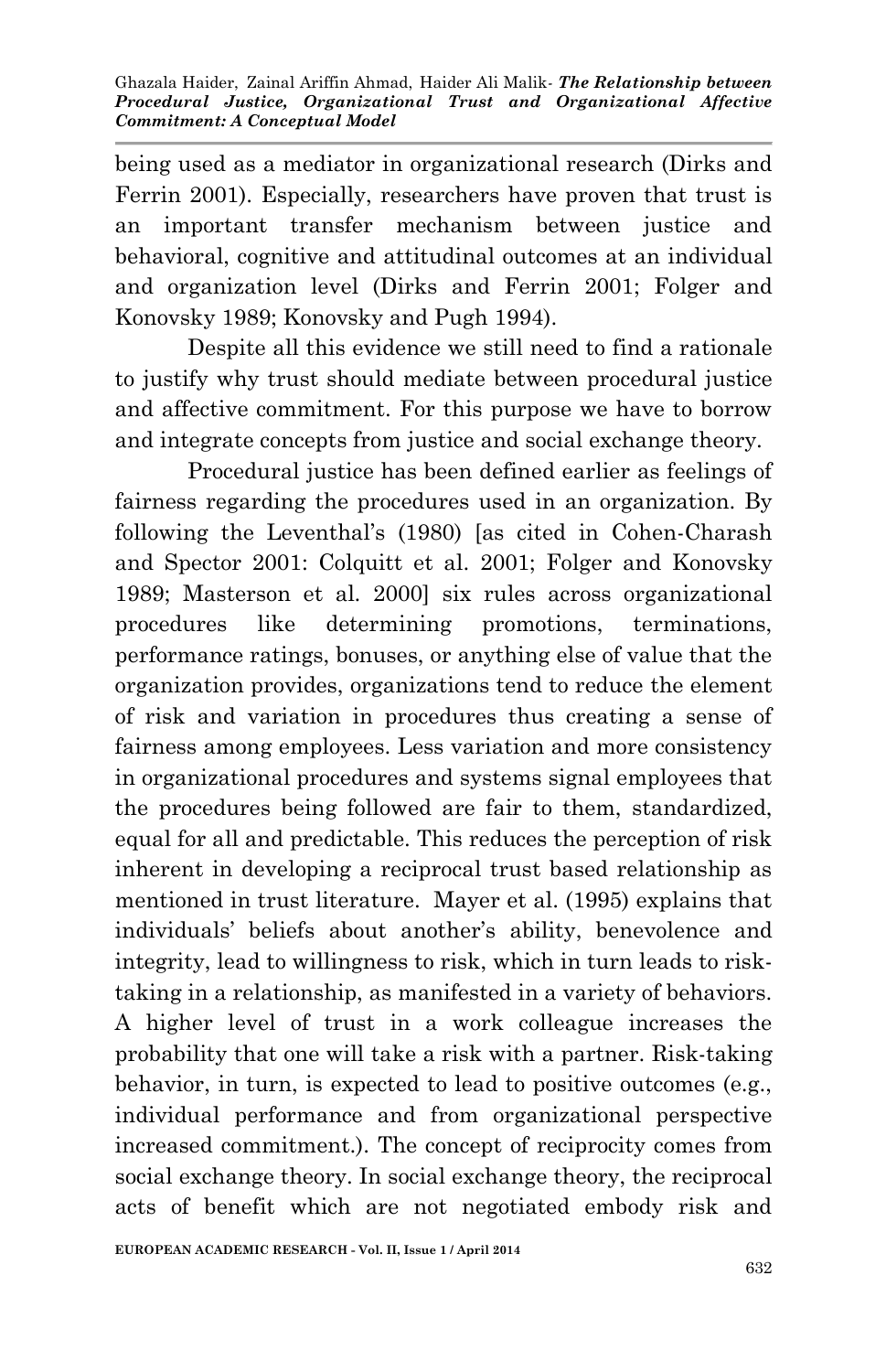Ghazala Haider, Zainal Ariffin Ahmad, Haider Ali Malik*- The Relationship between Procedural Justice, Organizational Trust and Organizational Affective Commitment: A Conceptual Model*

uncertainty because the exchange partner (individual or an organization) might never, inconsistently, or only minimally reciprocate benefits received. Due to this, trust becomes an essential condition for the establishment of reciprocal relationship in social exchange (Roch and Shanock 2006). From this discussion of relevant concepts and their interconnections we can assume that in our particular case, when employees perceive fairness in Procedures, their trust in organization increases and they tend to reciprocate by having more affective commitment with their organization. So our mediation hypothesis will be:

*H4: The direct relationship between PJ and OC will be mediated by OT.*

Figure 1 of the intended framework is given below. It shows the relationships and their direction in the model.



**Figure 1: OT mediates the relationship between PJ and OC. All relationships have positive signs.**

#### **Conclusion and Future Research**

Evident earlier in the study was the fact that a strong positive relationship between organizational justice and workers' affective commitment to the organization have been empirically proven by the academic researchers. However, specifically, the explanation of how the effect of predictor variable, PJ in our case, is transferred to the outcome variable OC needed further investigations and was identified as a possible gap in the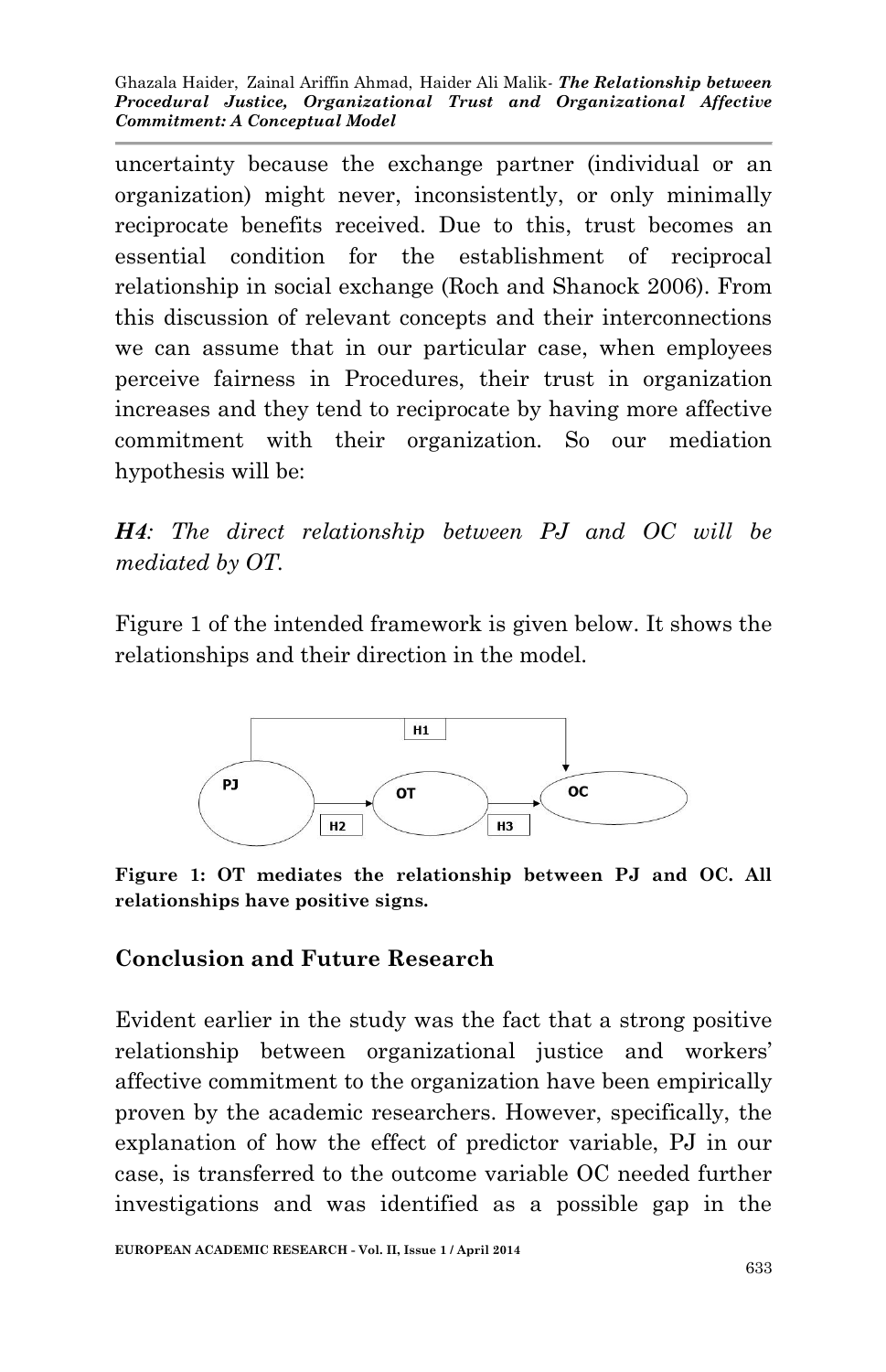literature. The main objective of this study was to review the relevant literature and provide a possible explanation of the transfer mechanism or explanation for the strength between predicting effects of PJ on OC. To this end, drawing from the literature on trust, commitment and organizational Justice, researchers of the current study conclude that intervening effect of OT can have one possible explanation. The mediating effect of OT seems quite evident and logical; however a more critical empirical investigation and analysis of the proposed research hypotheses is required.

Furthermore, to facilitate the future researchers, we suggest to test the mediation influences of OT; thus Baron and Kenny's (1986) four step model may be used. According to Barron and Kenny (1986), to test the hypothesized mediating role of OT, the following conditions need to be assessed: (a) the PJ-independent variable must be significantly related to OCdependent variable in a simple direct model with no mediating variable. (b) the independent variable (PJ) must be related to the mediator (OT); (c) the mediator (OT) must be related to the dependent variable (OC); and (d) the independent variable must have no effect on the dependent variable when the mediator is held constant (full mediation) or should become significantly smaller (partial mediation). Future researchers may want to compare four partially mediated models with the hypothesized fully mediated model to examine the fourth condition of mediation.

## **BIBLIOGRAPHY:**

Allen, N.J. and Meyer, I.P. 1990. "The measurement and antecedents of affective, continuance, and normative commitment to the organization." *Journal of Occupational Psychology* 91: 1-18.

**EUROPEAN ACADEMIC RESEARCH - Vol. II, Issue 1 / April 2014** Baron, R. and Kenny, D. 1986. "The moderator–mediator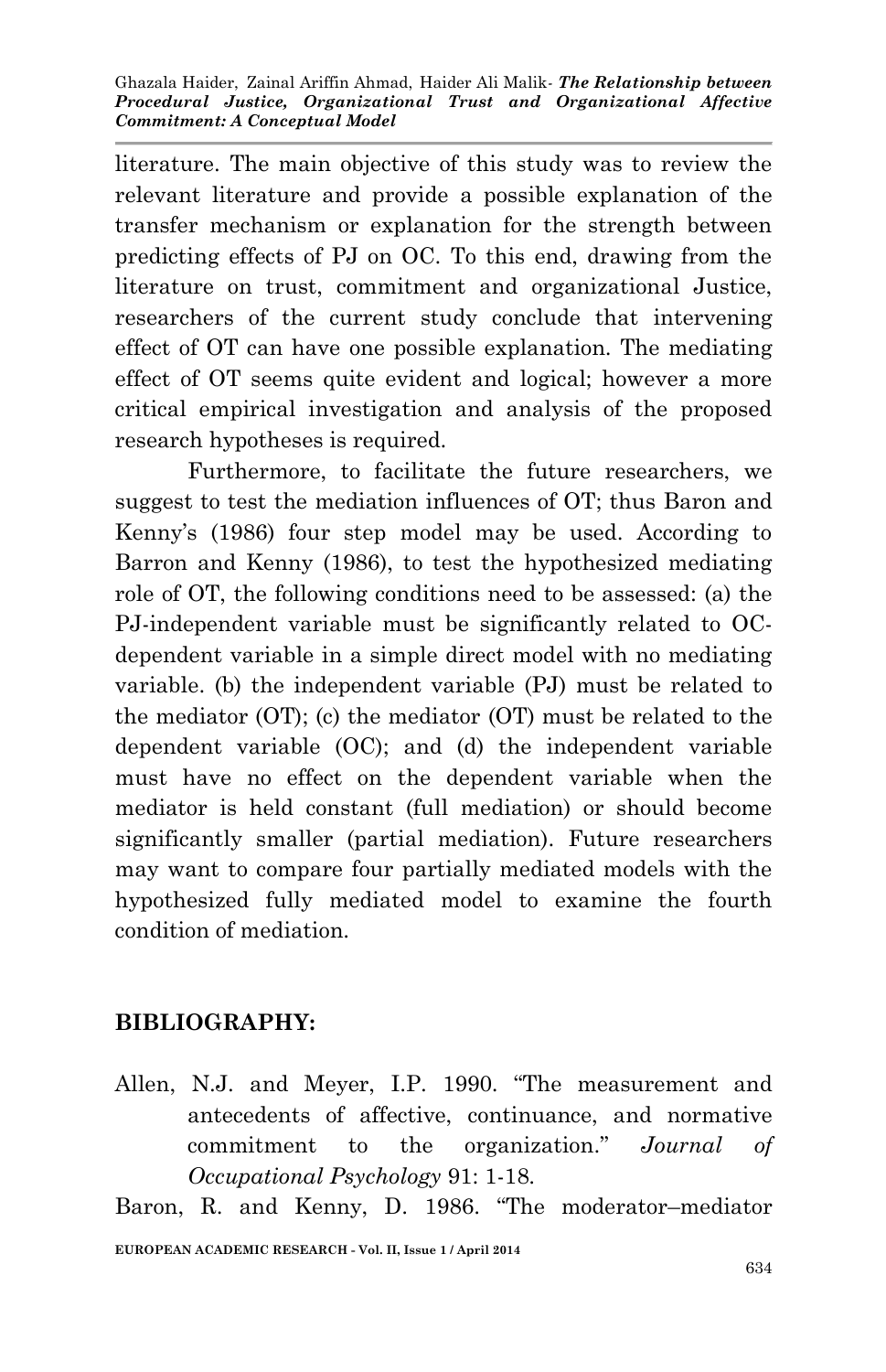variable distinction in social–Psychological research." *Journal of Personality and Social Psychology* 51: 1173– 1182.

- Chen, X, Z., Ayree, S., and Lee, C. 2005. "Test of mediation model of perceived Organizational support." *Journal of vocational behavior 66*: 457-470.
- Cohen-Charash, Y. and Spector, P, E. 2001. "The Role of Justice in Organizations: A Meta-Analysis." *Organizational Behavior and Human Decision Processes 86:* 278–321.
- Colquitt, J. A. 2001. "On the dimensionality of organizational justice: A construct validation of a measure." *Journal of Applied Psychology* 86: 386-400.
- Colquitt, J. A., Wesson, M. J., Porter, C. O. L. H., Conlon, D. E., and Ng, K.Y. 2001. "Justice at the Millennium: A Meta-Analytic Review of 25 Years of Organizational Justice Research." *Journal of Applied Psychology* 86: 425-445.
- Dirk, K. T., and Ferrin, D. L. 2002. 'Trust in Leadership: Meta-Analytic Findings and Implications for Research and Practice." *Journal of Applied Psychology* 87: 611-628.
- Dirks, K. T. and Ferrin, D. L. 2001. "The role of trust in organizational settings." *Organization Science* 12: 450- 467.
- Folger, R. and Konovsky, M. A. 1989. "Effects of procedural and distributive justice on to pay raise decisions." *Academy of Management Journal* 32: 115–130.
- Gillespie, N. 2003. "Measuring trust in working relationships: The behavioural trust inventory." Paper presented at the 5th Australian Industrial Organizational Psychology Conference, Melbourne, Australia.
- Konovsky, M. and S. Pugh. 1994. "Citizenship behavior and social exchange." *Academy of Management Journal* 37: 656-669.
- Laschinger, H. K., Finegan, J., and Shamian, J. 2001. "The impact of work place empowerment, organizational trust on staff nurses' work satisfaction and organizational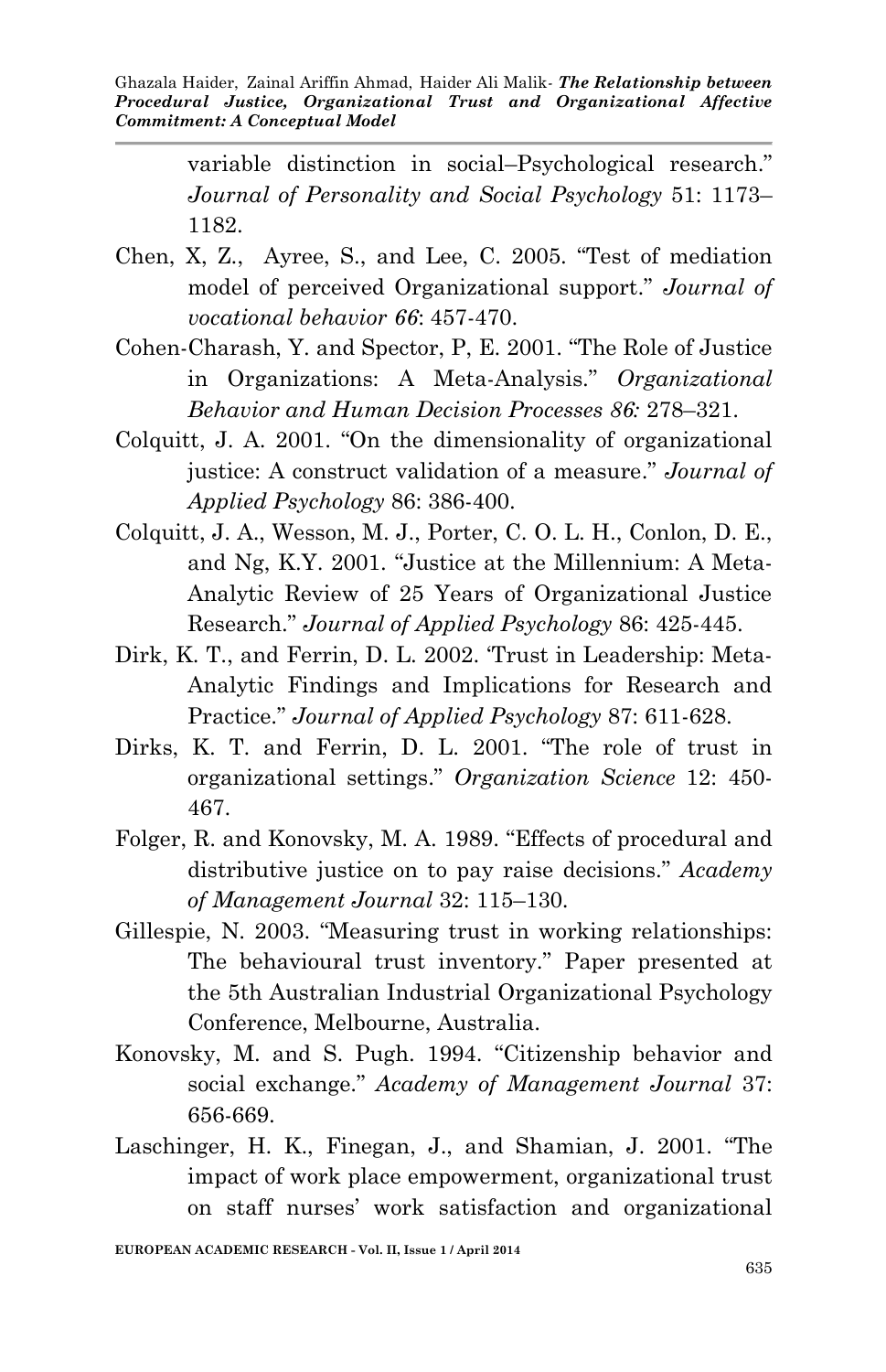commitment." *Health care Manage Rev* 26: 7-23.

- Masterson, S. S., Lewis, K., Goldman, B. M., and Taylor, M. S. 2000. "Integrating justice and social exchange: The differing effects of fair procedures and treatment on work relationships." *Academy of Management Journal* 43: 738-748.
- Mathieu, J.E. and Zajac, D.M. 1990. "A review and metaanalysis of the antecedents, correlates, and consequences or organizational commitment." *Psychological Bulletin* 108: 171-94.
- Mayer, R. C., and Davis, J. H. 1999. "The effect of the performance appraisal system on trust for management: A field quasi-experiment." *Journal of Applied Psychology*  84:123–136.
- Mayer, R. C., J. H. Davis, and F. D. Schoorman. 1995. "An integrative model of Organizational trust." *Academy of Management Review* 20: 709-734.
- Roch, S.G., and Shanock, L.R. 2006. "Organizational Justice in an Exchange Framework: Clarifying Organizational Justice Distinctions." *Journal of Management* 32: 299- 322.
- Rousseau, D., Sitkin, S., Burt, R., Camerer, C. 1998. "Not so different after all: A cross-discipline view of trust." *Academy of Management Review* 23: 387-392.
- Skarlicki, D. P. and Folger, R. 1997. "Retaliation in the workplace: The roles of distributive, procedural, and interactional justice." *Journal of Applied Psychology* 82: 434-443.
- Tan, H, H., and Tan, C. S. F. 2000. "Towards the differentiation of trust in supervisor and trust in organization." *Genetic, social, and General Psychology Monographs*  126: 241-260.
- Tan, H, H. and Lim, A. K. H. 2009. "Trust in co-workers and trusts in organizations." *The Journal of Psychology* 143: 45-66.